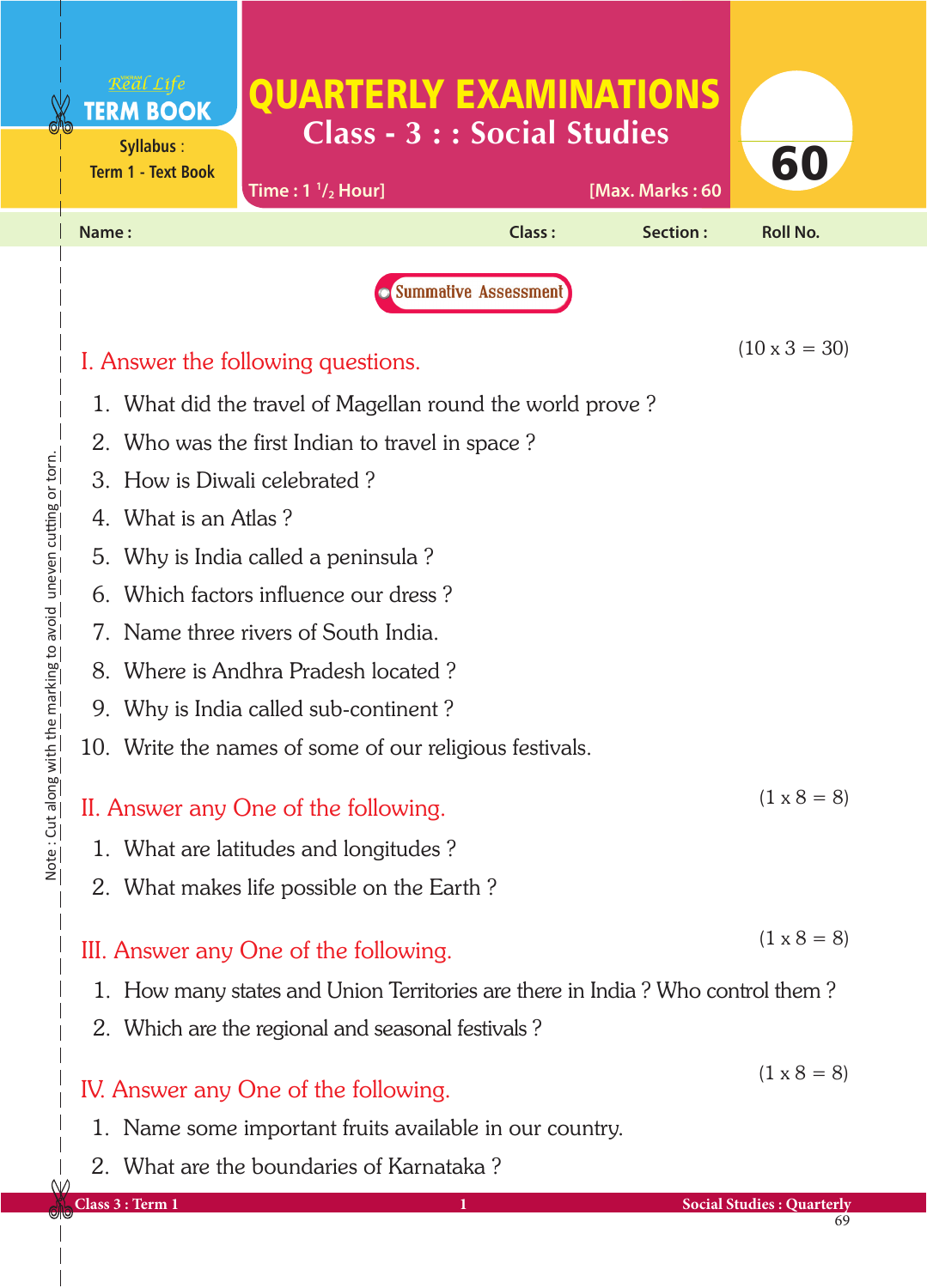## V. Answer any One of the following.

Locate the following on an outline map of India.

- 1. 1) Tamil Nadu 2) Jammu and Kashmir 3) Kerala 4) Gujarat 5) Orissa 6) West Bengal 2. 1) Indian Ocean 2) Andaman and Nicobar 3) Arabian Sea
	- 4) Hyderabad 5) Nepal 6) Kolkata

kkkkk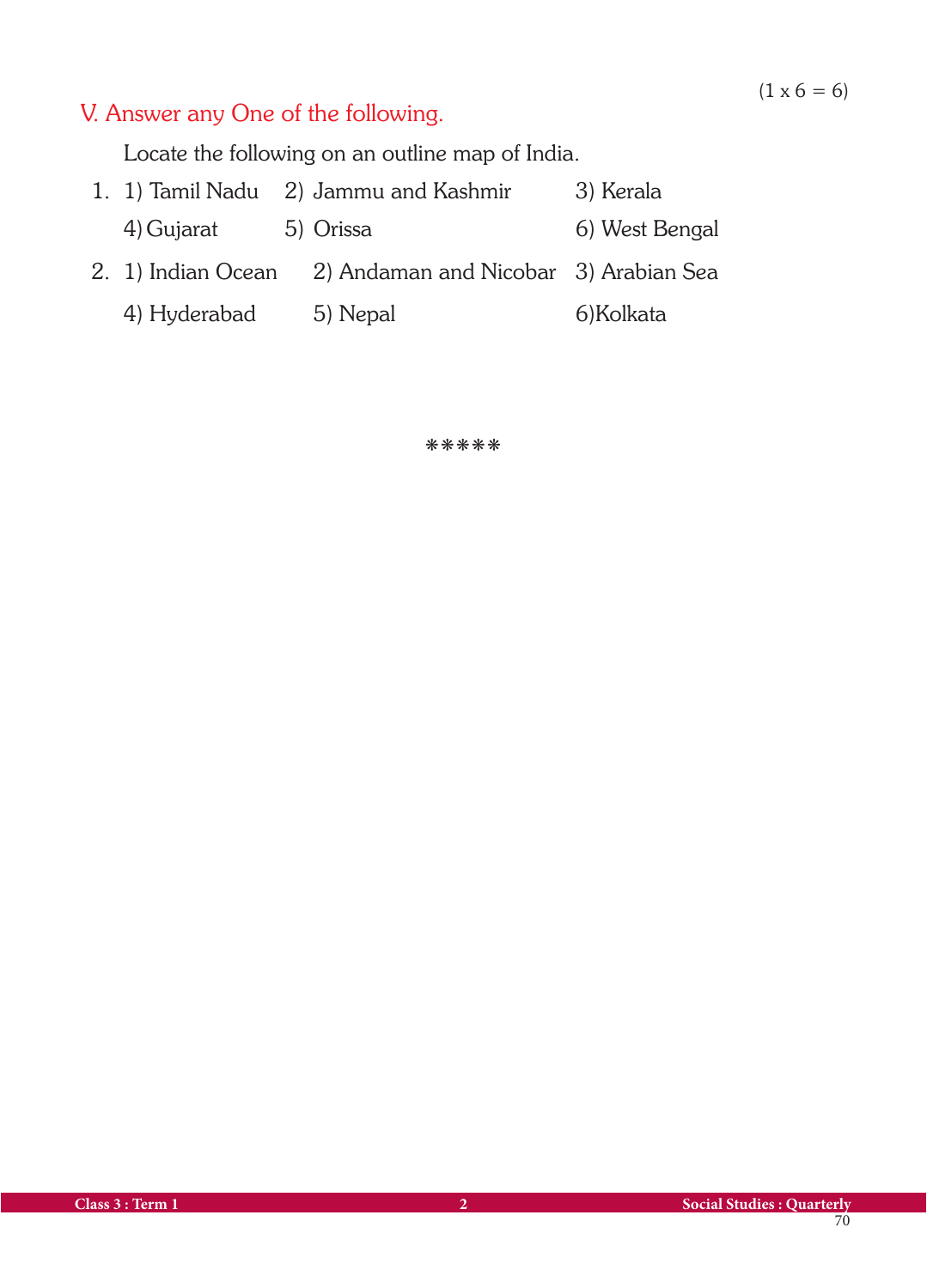## Real Life QUARTERLY EXAMINATIONS **TERM BOOK Class - 3 : : Social Studies Syllabus** : 40 **Term 1 - Text Book Time : 1 Hour] [Max. Marks : 40 Name : Class : Section : Roll No. O** Formative Assessment

| I. Choose the correct answer.                            |              |       |              |  | $(10 \times 1 = 10)$             |
|----------------------------------------------------------|--------------|-------|--------------|--|----------------------------------|
| 1. The smallest ocean is the                             |              |       |              |  |                                  |
| a) Pacific                                               | b) Indian    |       | c) Antarctic |  |                                  |
| 2. The biggest continent is                              |              |       |              |  |                                  |
| a) Asia                                                  | b) Africa    |       | c) Australia |  |                                  |
| 3. The vertical lines on the globe are called            |              |       |              |  |                                  |
| a) Longitudes b) Latitudes                               |              |       | c) Isobars   |  |                                  |
| 4. The Capital of Bihar is                               |              |       |              |  |                                  |
| a) Jaipur                                                | b) Patna     |       | c) Bhopal    |  |                                  |
| 5. The Arabian Sea is to the Section 4.5 of our country. |              |       |              |  |                                  |
| a) East                                                  | b) West      |       | c) South     |  |                                  |
| 6. How many states is India divided?                     |              |       |              |  |                                  |
| a) $28$                                                  | b) $22$      |       | c) $24$      |  |                                  |
| 7. The Nagarjunasagar Dam is built on the river          |              |       |              |  |                                  |
| a) Mahanadi                                              | b) Krishna   |       | c) Godavari  |  |                                  |
| 8. We got Independence on 15th 1947.                     |              |       |              |  |                                  |
| a) January b) October                                    |              |       | c) August    |  |                                  |
| 9. Kathakali is the famous dance of                      |              |       |              |  |                                  |
| a) Tamil Nadu b) Kerala                                  |              |       | c) Karnataka |  |                                  |
|                                                          |              | city. |              |  |                                  |
| a) Garden                                                | b) Pink      |       | c) Green     |  |                                  |
| Class 3 : Term1                                          | $\mathbf{3}$ |       |              |  | <b>Social Studies: Quarterly</b> |

 $\mathcal{N}$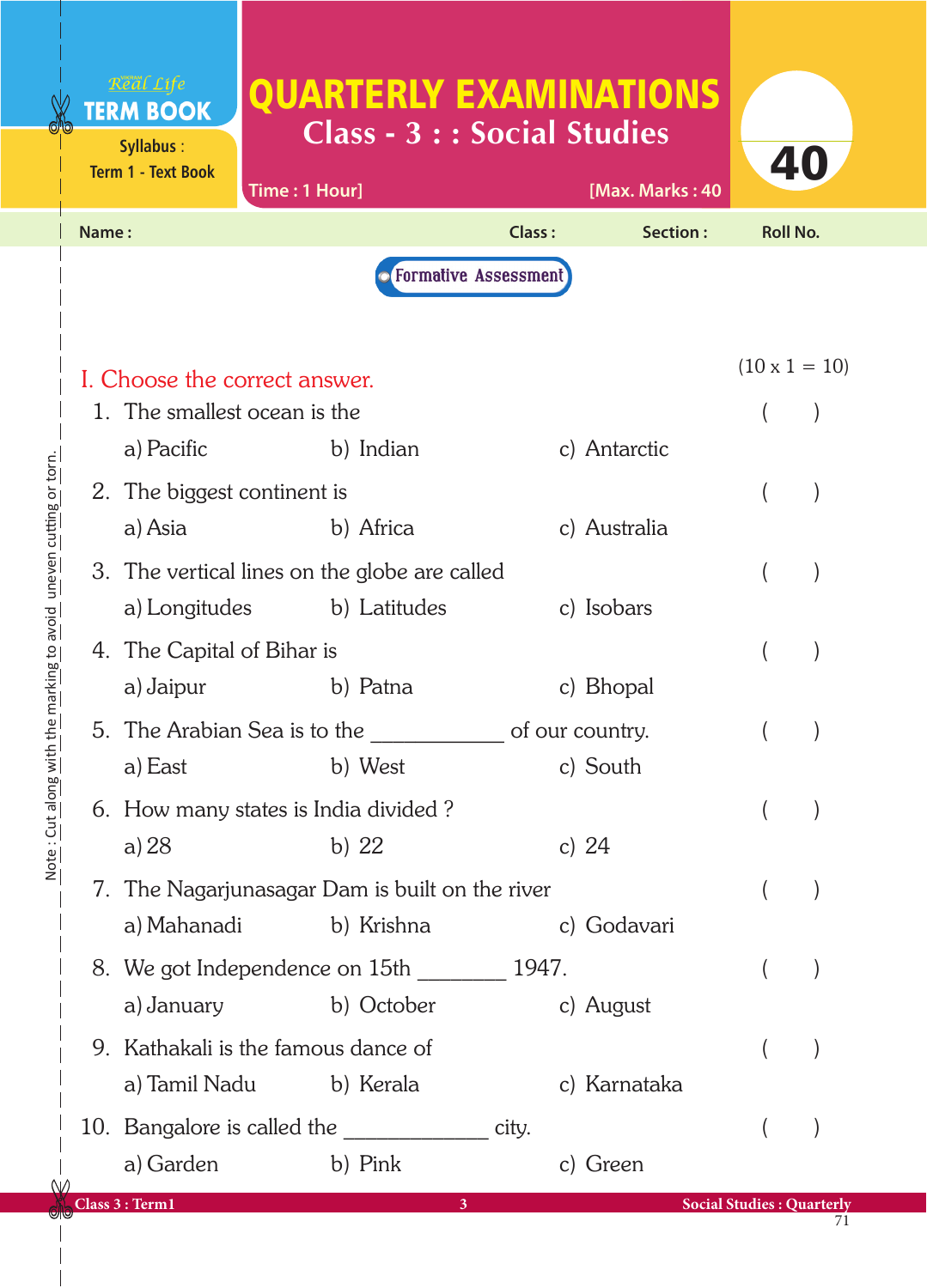## II. Fill in the blanks.

| 2. Land occupies only _______________________ of the area of the Earth.            |          |                      |
|------------------------------------------------------------------------------------|----------|----------------------|
| 3. Our country is in the ______________________ continent.                         |          |                      |
|                                                                                    |          |                      |
| 5. India is the _________________ largest country in the world.                    |          |                      |
| 6. The desert in India is $\frac{1}{2}$ measures are not in India is $\frac{1}{2}$ |          |                      |
| 7. Orissa is on the ____________________ of Andhra Pradesh.                        |          |                      |
| 8. ____________________ is the last day of Dussehra.                               |          |                      |
|                                                                                    |          |                      |
| 10. __________________ is the longest beach in India.                              |          |                      |
|                                                                                    |          | $(10 \times 1 = 10)$ |
| III. Write 'T' for True statement and 'F' for False statements.                    |          |                      |
| 1. The sun revolves round the earth.                                               | $\left($ |                      |
| 2. The earth is flat.                                                              |          |                      |
| 3. The longest latitude is called the equator.                                     |          |                      |
| 4. Europe is the biggest continent.                                                |          |                      |
| 5. Everest is the highest peak in the world.                                       |          |                      |
| 6. Union Territories are under the control of State Governments.                   |          |                      |
| 7. In India only one language is spoken.                                           |          |                      |
| 8. Tamil Nadu receives rainfall both in summers and winters.                       |          |                      |
| 9. There is no variety in the dress worn by Indians.                               |          |                      |
|                                                                                    |          |                      |

10. The Meenakshi temple is at Tiruchirapalli. (1998)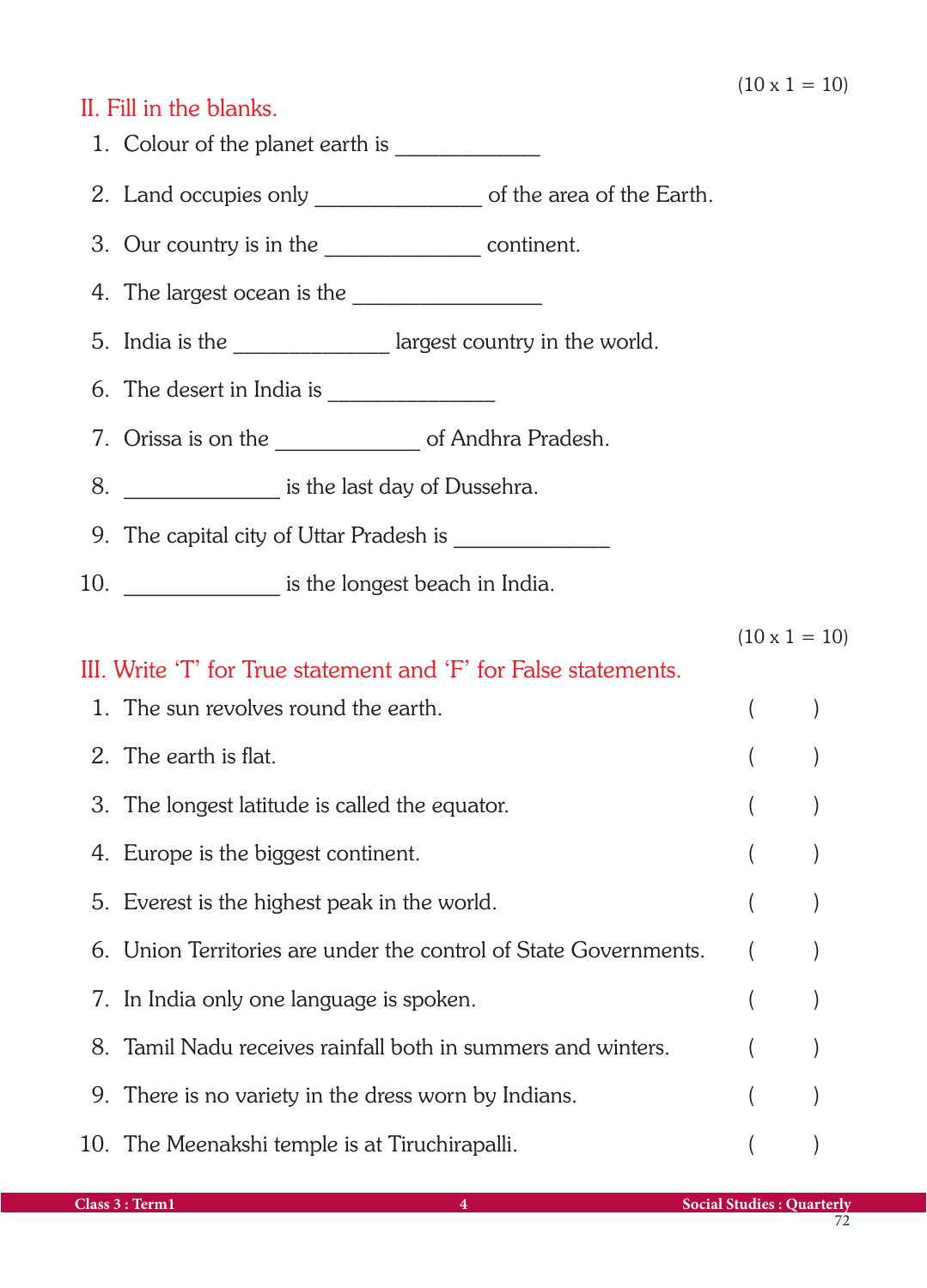$(10 \times 1 = 10)$ 

## $\frac{1}{\sqrt{2}}$  IV. Match the following.

| A                   |  |                  |  | Β                    |
|---------------------|--|------------------|--|----------------------|
| 1. Pyjama–kurtha    |  |                  |  | a) Kashmir           |
| 2. Lungi            |  |                  |  | b) Pepper, cresses   |
| 3. Woollen clothes  |  |                  |  | c) Bengal gram       |
| 4. Pulses           |  |                  |  | d) Tamil Nadu        |
| 5. Species          |  |                  |  | e) Men's Dress       |
|                     |  | <b>GROUP - B</b> |  |                      |
| A                   |  |                  |  | Β                    |
|                     |  |                  |  |                      |
| $1.$ Id             |  |                  |  | a) Jains             |
| 2. Independence Day |  | $\mathcal{E}$    |  | b) Regional festival |
| 3. Sankranti        |  |                  |  | c) 15th August       |
| 4. Ramlila          |  |                  |  | d) Muslim festival   |

GROUP – A

kkkkk

 $W$